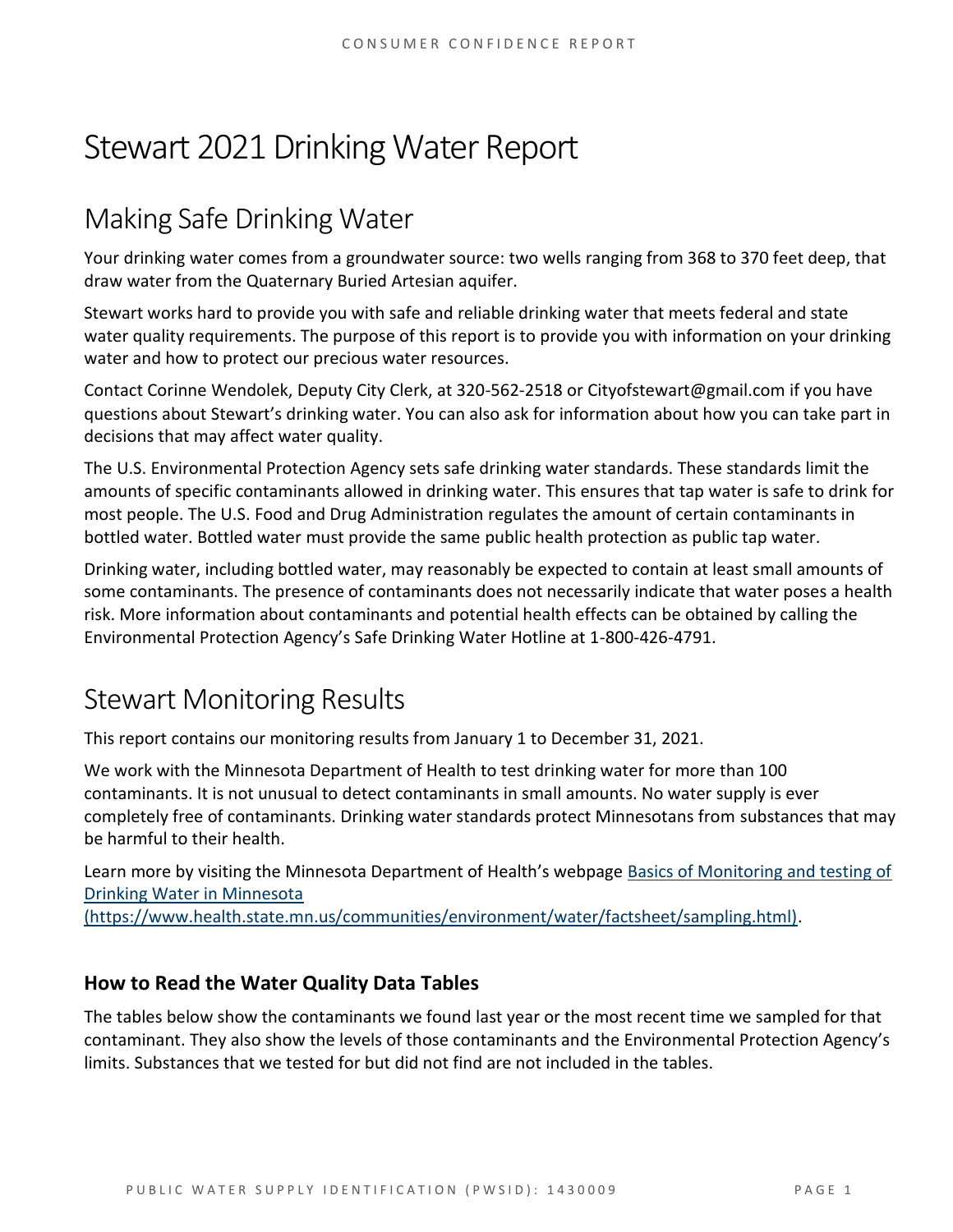We sample for some contaminants less than once a year because their levels in water are not expected to change from year to year. If we found any of these contaminants the last time we sampled for them, we included them in the tables below with the detection date.

We may have done additional monitoring for contaminants that are not included in the Safe Drinking Water Act. To request a copy of these results, call the Minnesota Department of Health at 651-201-4700 between 8:00 a.m. and 4:30 p.m., Monday through Friday.

Some contaminants are monitored regularly throughout the year, and rolling (or moving) annual averages are used to manage compliance. Because of this averaging, there are times where the Range of Detected Test Results for the calendar year is lower than the Highest Average or Highest Single Test Result, because it occurred in the previous calendar year.

### **Definitions**

- AL (Action Level): The concentration of a contaminant which, if exceeded, triggers treatment or other requirements which a water system must follow.
- **EPA:** Environmental Protection Agency
- **MCL (Maximum contaminant level)**: The highest level of a contaminant that is allowed in drinking water. MCLs are set as close to the MCLGs as feasible using the best available treatment technology.
- **MCLG (Maximum contaminant level goal)**: The level of a contaminant in drinking water below which there is no known or expected risk to health. MCLGs allow for a margin of safety.
- **MRDL (Maximum residual disinfectant level):** The highest level of a disinfectant allowed in drinking water. There is convincing evidence that addition of a disinfectant is necessary for control of microbial contaminants.
- **MRDLG (Maximum residual disinfectant level goal)**: The level of a drinking water disinfectant below which there is no known or expected risk to health. MRDLGs do not reflect the benefits of the use of disinfectants to control microbial contaminants.
- **N/A (Not applicable)**: Does not apply.
- **ppb (parts per billion)**: One part per billion in water is like one drop in one billion drops of water, or about one drop in a swimming pool. ppb is the same as micrograms per liter ( $\mu$ g/l).
- **ppm (parts per million)**: One part per million is like one drop in one million drops of water, or about one cup in a swimming pool. ppm is the same as milligrams per liter (mg/l).
- **PWSID: Public water system identification.**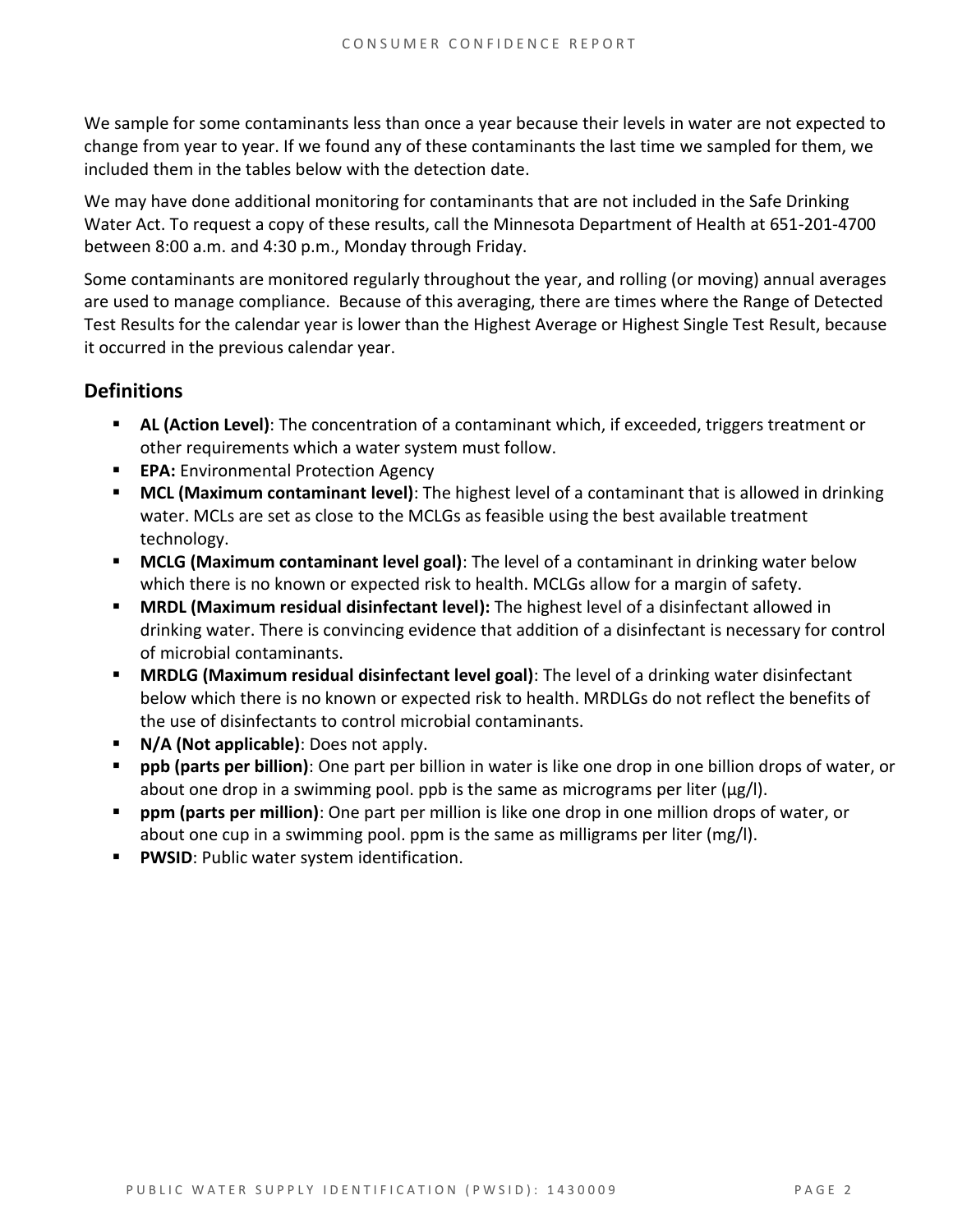## **Monitoring Results – Regulated Substances**

| LEAD AND COPPER - Tested at customer taps.                   |                                         |                                           |                                                   |                                                                             |                  |                                        |  |
|--------------------------------------------------------------|-----------------------------------------|-------------------------------------------|---------------------------------------------------|-----------------------------------------------------------------------------|------------------|----------------------------------------|--|
| <b>Contaminant</b> (Date, if<br>sampled in previous<br>year) | EPA's<br><b>Ideal</b><br>Goal<br>(MCLG) | EPA's<br><b>Action</b><br>Level           | 90% of<br><b>Results Were</b><br><b>Less Than</b> | <b>Number</b><br><b>of</b><br><b>Homes</b><br>with<br>High<br><b>Levels</b> | <b>Violation</b> | <b>Typical Sources</b>                 |  |
| Lead (09/01/20)                                              | 0 ppb                                   | 90% of<br>homes<br>less than<br>15 ppb    | $1.2$ ppb                                         | 0 out of<br>10                                                              | NO.              | Corrosion of<br>household<br>plumbing. |  |
| Copper (09/01/20)                                            | 0 ppm                                   | 90% of<br>homes<br>less than<br>$1.3$ ppm | $0.09$ ppm                                        | 0 out of<br>10                                                              | NO.              | Corrosion of<br>household<br>plumbing. |  |

#### **INORGANIC & ORGANIC CONTAMINANTS – Tested in drinking water.**

| <b>Contaminant</b><br>(Date, if sampled<br>in previous year) | EPA's<br><b>Ideal</b><br>Goal<br>(MCLG) | EPA's<br>Limit<br>(MCL) | <b>Highest</b><br><b>Average or</b><br><b>Highest</b><br><b>Single Test</b><br><b>Result</b> | <b>Range of</b><br><b>Detected</b><br><b>Test Results</b> | <b>Violation</b> | <b>Typical Sources</b>                                                                                              |
|--------------------------------------------------------------|-----------------------------------------|-------------------------|----------------------------------------------------------------------------------------------|-----------------------------------------------------------|------------------|---------------------------------------------------------------------------------------------------------------------|
| <b>Nitrate</b>                                               | 10 ppm                                  | 10.4<br>ppm             | $0.68$ ppm                                                                                   | N/A                                                       | NO.              | Runoff from fertilizer<br>use; Leaching from<br>septic tanks, sewage;<br>Erosion of natural<br>deposits.            |
| <b>Arsenic</b>                                               | 0 ppb                                   | 10.4<br>ppb             | $8.69$ ppb                                                                                   | $6.58 - 10.10$<br>ppb                                     | NO.              | Erosion of natural<br>deposits; Runoff from<br>orchards; Runoff from<br>glass and electronics<br>production wastes. |

#### **Potential Health Effects and Corrective Actions (If Applicable)**

Arsenic: While your drinking water meets EPA's standard for arsenic, it does contain low levels of arsenic. EPA's standard balances the current understanding of arsenic's possible health effects against the costs of removing arsenic from drinking water. EPA continues to research the health effects of low levels of arsenic, which is a mineral known to cause cancer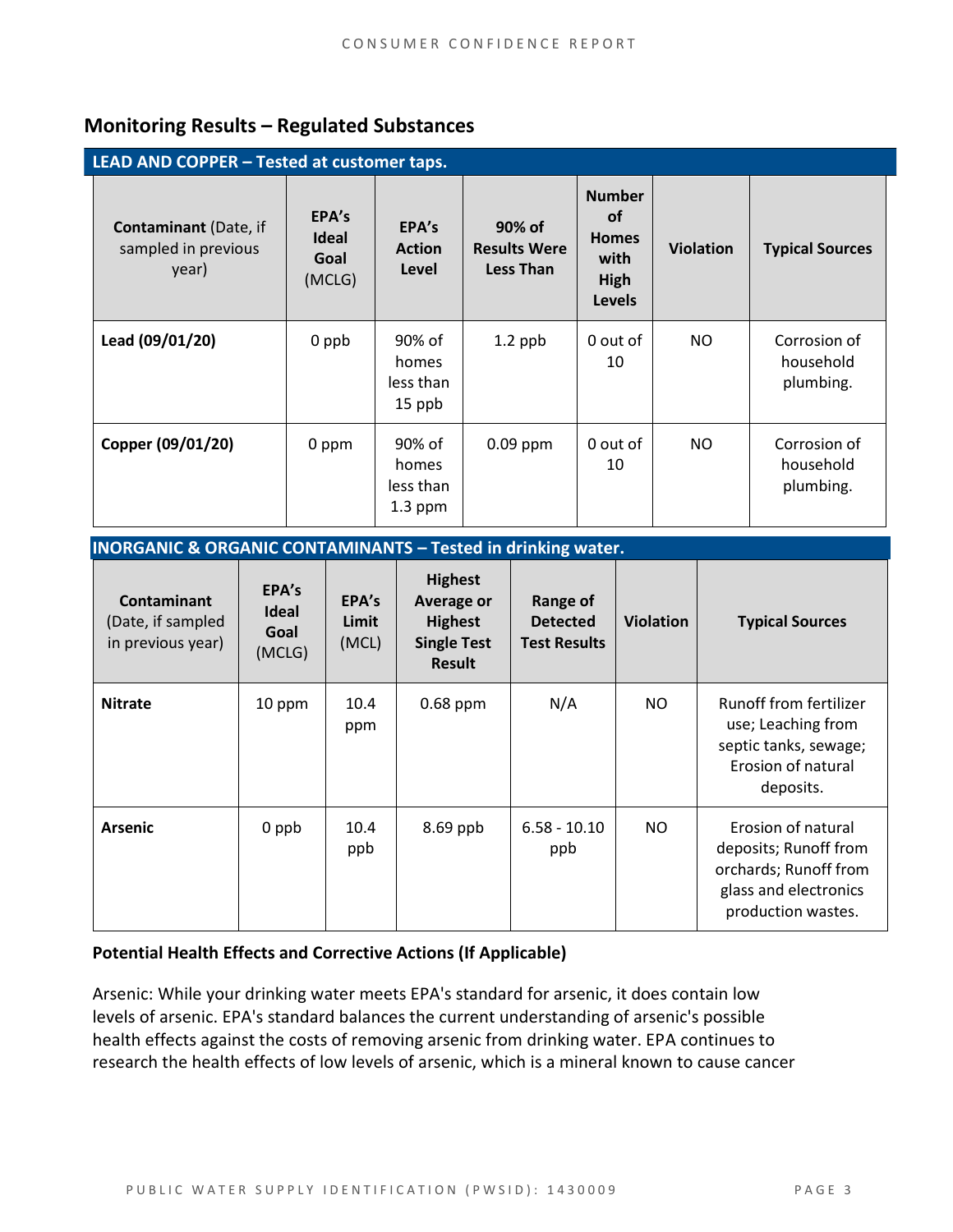in humans at high concentrations and is linked to other health effects such as skin damage and circulatory problems.

| <b>CONTAMINANTS RELATED TO DISINFECTION - Tested in drinking water.</b> |                                               |                                    |                                                                                              |                                                    |                  |                                                  |  |
|-------------------------------------------------------------------------|-----------------------------------------------|------------------------------------|----------------------------------------------------------------------------------------------|----------------------------------------------------|------------------|--------------------------------------------------|--|
| Substance (Date, if<br>sampled in previous<br>year)                     | <b>EPA's Ideal</b><br>Goal (MCLG<br>or MRDLG) | EPA's<br>Limit<br>(MCL or<br>MRDL) | <b>Highest</b><br><b>Average or</b><br><b>Highest</b><br><b>Single Test</b><br><b>Result</b> | Range of<br><b>Detected</b><br><b>Test Results</b> | <b>Violation</b> | <b>Typical Sources</b>                           |  |
| <b>Total Chlorine</b>                                                   | $4.0$ ppm                                     | $4.0$ ppm                          | $0.57$ ppm                                                                                   | $0.44 - 0.86$<br>ppm                               | NO.              | Water additive<br>used to control<br>microbes.   |  |
| <b>Total Haloacetic</b><br>Acids (HAA)                                  | N/A                                           | 60 ppb                             | $6.9$ ppb                                                                                    | N/A                                                | NO.              | By-product of<br>drinking water<br>disinfection. |  |
| <b>Total</b><br><b>Trihalomethanes</b><br>(TTHMs)                       | N/A                                           | 80 ppb                             | 82.8 ppb                                                                                     | N/A                                                | NO.              | By-product of<br>drinking water<br>disinfection. |  |

Total HAA refers to HAA5

#### **Potential Health Effects and Corrective Actions (If Applicable)**

Total Haloacetic Acids (HAA): Due to an oversight at the Minnesota Department of Health (MDH) a sample kit was never sent for TTHMs and HAA sampling scheduled for December 14, 2021. This resulted in a sample not being collected until January 26, 2022, which is outside the allowed monitoring period.

Total Trihalomethanes (TTHMs): Due to an oversight at the Minnesota Department of Health (MDH) a sample kit was never sent for TTHMs and HAA sampling scheduled for December 14, 2021. This resulted in a sample not being collected until January 26, 2022, which is outside the allowed monitoring period.

Total Trihalomethanes (TTHMs): During the year our system had an TTHM result that was greater than the MCL. By the end of the year, only one sample had been collected. Since there is variability in sampling results, and this is not an acute contaminant, four quarterly sample results are used to determine compliance for this contaminant. Quarterly monitoring for TTHMs is being conducted on our system.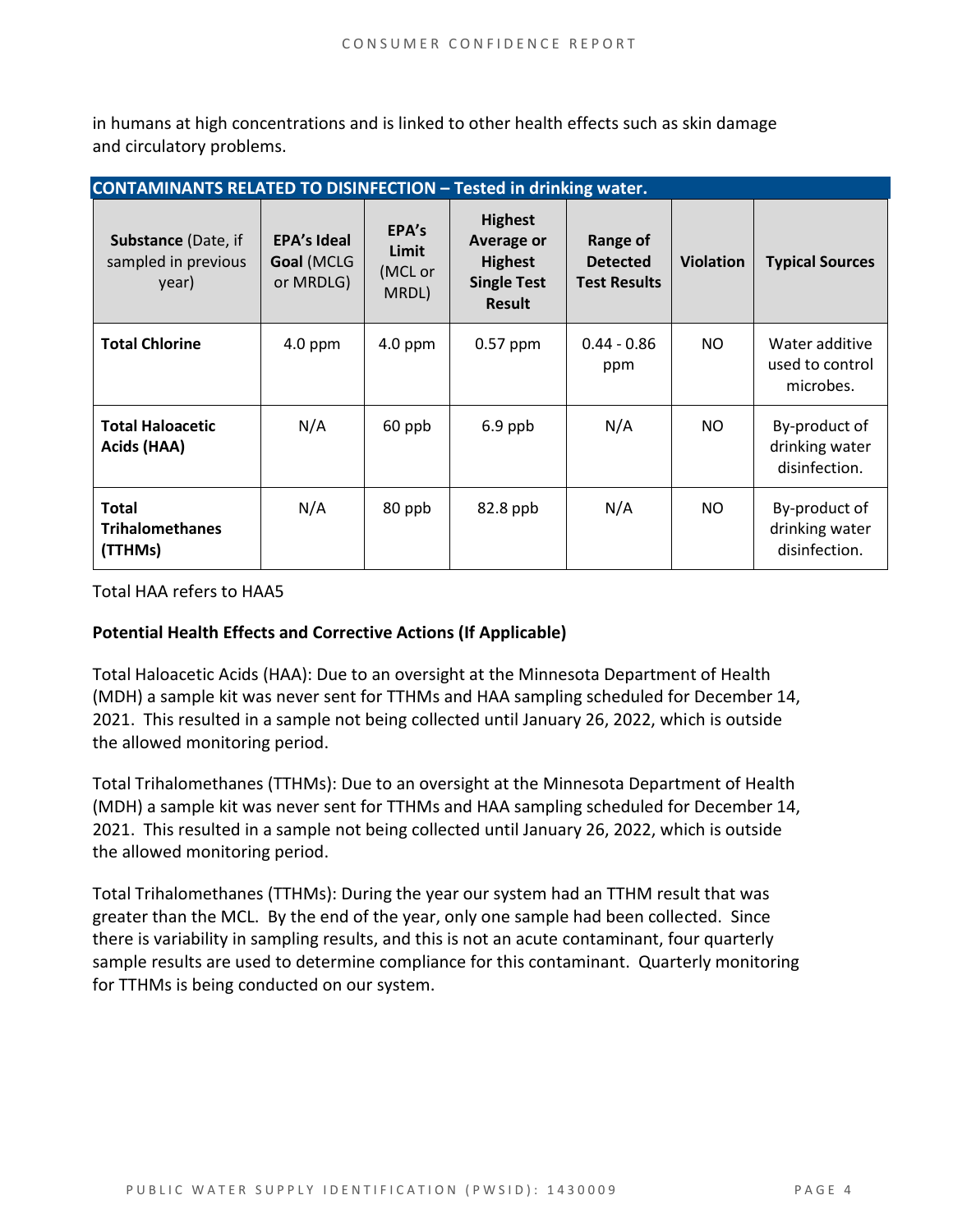| <b>OTHER SUBSTANCES - Tested in drinking water.</b> |                                      |                         |                                                                                    |                                                    |                  |                                                                               |  |  |
|-----------------------------------------------------|--------------------------------------|-------------------------|------------------------------------------------------------------------------------|----------------------------------------------------|------------------|-------------------------------------------------------------------------------|--|--|
| Substance (Date,<br>if sampled in<br>previous year) | EPA's<br><b>Ideal Goal</b><br>(MCLG) | EPA's<br>Limit<br>(MCL) | <b>Highest</b><br><b>Average or</b><br><b>Highest Single</b><br><b>Test Result</b> | Range of<br><b>Detected</b><br><b>Test Results</b> | <b>Violation</b> | <b>Typical Sources</b>                                                        |  |  |
| <b>Fluoride</b>                                     | $4.0$ ppm                            | $4.0$ ppm               | $0.51$ ppm                                                                         | $0.47 - 0.54$<br>ppm                               | NO.              | Erosion of natural<br>deposits; Water<br>additive to promote<br>strong teeth. |  |  |

#### **Potential Health Effects and Corrective Actions (If Applicable)**

Fluoride: If your drinking water fluoride levels are below the optimal concentration range of 0.5 to 0.9 ppm, please talk with your dentist about how you can protect your teeth and your family's teeth from tooth decay and cavities. For more information, visit: MDH Drinking Water Fluoridation

(https://www.health.state.mn.us/communities/environment/water/com/fluoride.html). Fluoride is nature's cavity fighter, with small amounts present naturally in many drinking water sources. There is an overwhelming weight of credible, peer-reviewed, scientific evidence that fluoridation reduces tooth decay and cavities in children and adults, even when there is availability of fluoride from other sources, such as fluoride toothpaste and mouth rinses. Since studies show that optimal fluoride levels in drinking water benefit public health, municipal community water systems adjust the level of fluoride in the water to an optimal concentration between 0.5 to 0.9 parts per million (ppm) to protect your teeth. Fluoride levels below 2.0 ppm are not expected to increase the risk of a cosmetic condition known as enamel fluorosis.

## **Some People Are More Vulnerable to Contaminants in Drinking Water**

Some people may be more vulnerable to contaminants in drinking water than the general population. Immuno-compromised persons such as persons with cancer undergoing chemotherapy, persons who have undergone organ transplants, people with HIV/AIDS or other immune system disorders, some elderly, and infants can be particularly at risk from infections. The developing fetus and therefore pregnant women may also be more vulnerable to contaminants in drinking water. These people or their caregivers should seek advice about drinking water from their health care providers. EPA/Centers for Disease Control (CDC) guidelines on appropriate means to lessen the risk of infection by *Cryptosporidium* and other microbial contaminants are available from the Safe Drinking Water Hotline at 1-800-426-4791.

## Learn More about Your Drinking Water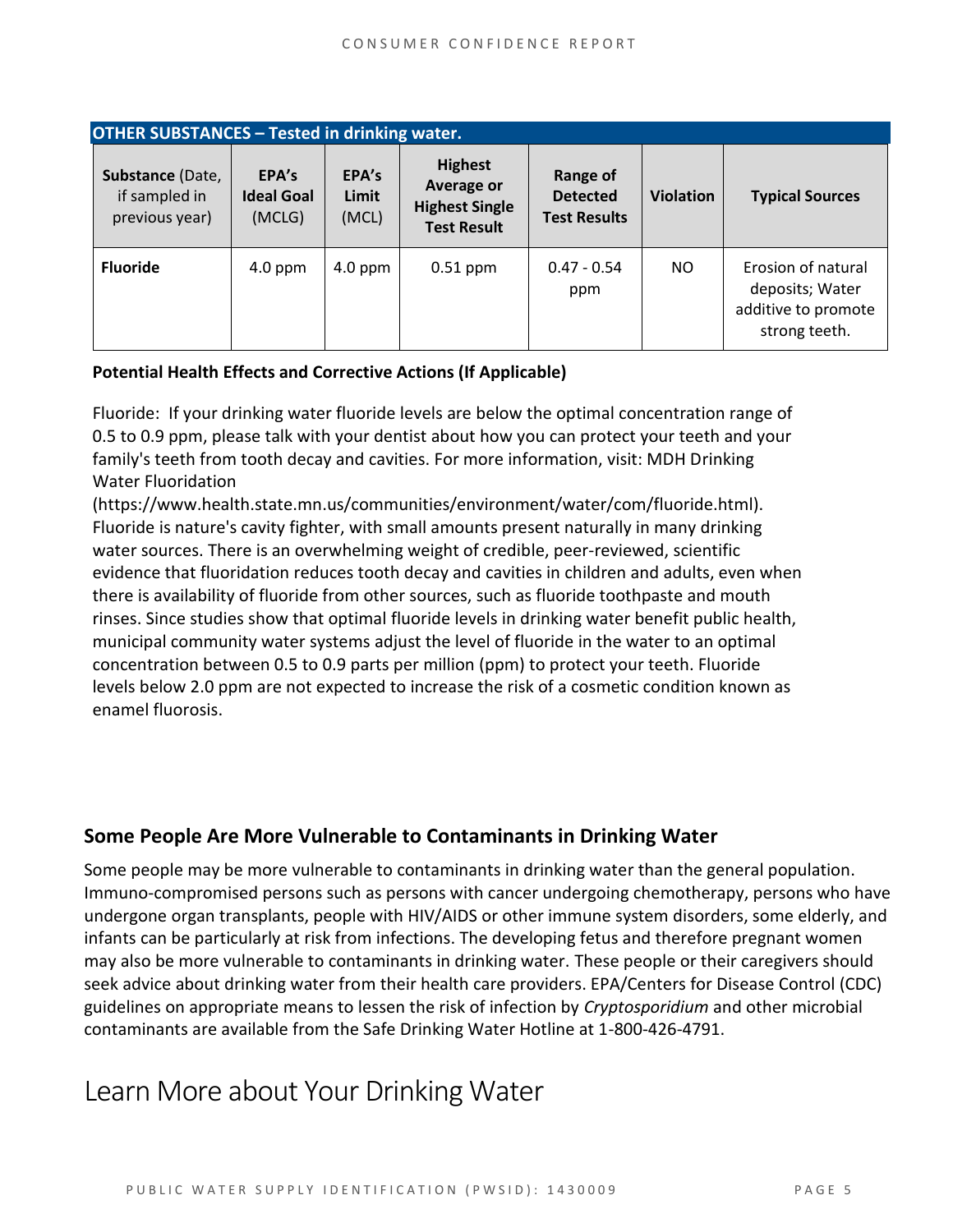## **Drinking Water Sources**

Minnesota's primary drinking water sources are groundwater and surface water. Groundwater is the water found in aquifers beneath the surface of the land. Groundwater supplies 75 percent of Minnesota's drinking water. Surface water is the water in lakes, rivers, and streams above the surface of the land. Surface water supplies 25 percent of Minnesota's drinking water.

Contaminants can get in drinking water sources from the natural environment and from people's daily activities. There are five main types of contaminants in drinking water sources.

- **Microbial contaminants,** such as viruses, bacteria, and parasites. Sources include sewage treatment plants, septic systems, agricultural livestock operations, pets, and wildlife.
- **Inorganic contaminants** include salts and metals from natural sources (e.g. rock and soil), oil and gas production, mining and farming operations, urban stormwater runoff, and wastewater discharges.
- **Pesticides and herbicides** are chemicals used to reduce or kill unwanted plants and pests. Sources include agriculture, urban stormwater runoff, and commercial and residential properties.
- **Organic chemical contaminants** include synthetic and volatile organic compounds. Sources include industrial processes and petroleum production, gas stations, urban stormwater runoff, and septic systems.
- **Radioactive contaminants** such as radium, thorium, and uranium isotopes come from natural sources (e.g. radon gas from soils and rock), mining operations, and oil and gas production.

The Minnesota Department of Health provides information about your drinking water source(s) in a source water assessment, including:

- How Stewart is protecting your drinking water source(s);
- Nearby threats to your drinking water sources;
- How easily water and pollution can move from the surface of the land into drinking water sources, based on natural geology and the way wells are constructed.

Find your source water assessment at [Source Water Assessments](https://www.health.state.mn.us/communities/environment/water/swp/swa)  [\(https://www.health.state.mn.us/communities/environment/water/swp/swa\)](https://www.health.state.mn.us/communities/environment/water/swp/swa) or call 651-201-4700 between 8:00 a.m. and 4:30 p.m., Monday through Friday.

## **Lead in Drinking Water**

You may be in contact with lead through paint, water, dust, soil, food, hobbies, or your job. Coming in contact with lead can cause serious health problems for everyone. There is no safe level of lead. Babies, children under six years, and pregnant women are at the highest risk.

Lead is rarely in a drinking water source, but it can get in your drinking water as it passes through lead service lines and your household plumbing system. Stewart is responsible for providing high quality drinking water, but it cannot control the plumbing materials used in private buildings.

Read below to learn how you can protect yourself from lead in drinking water.